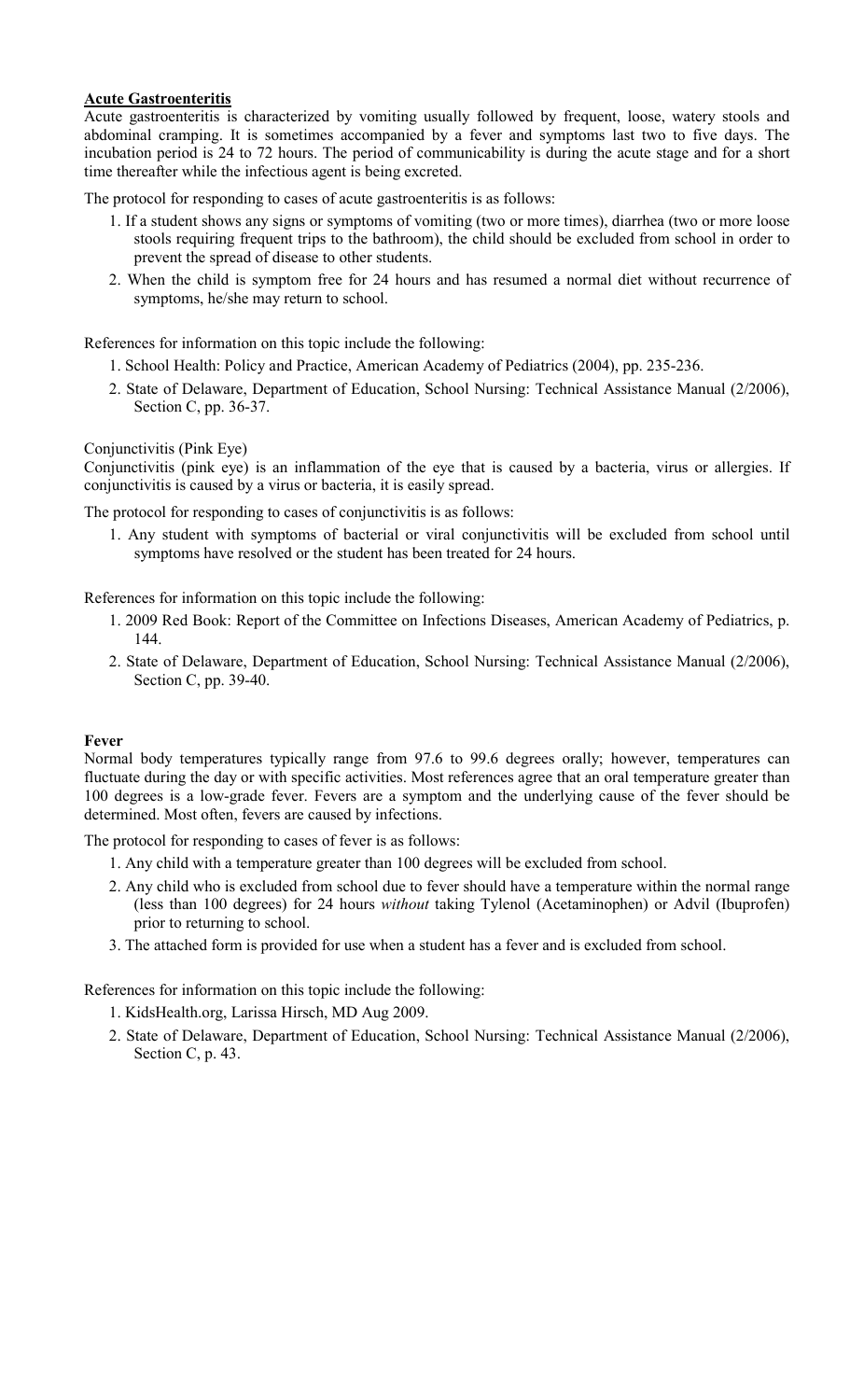# **Impetigo**

Impetigo is a skin infection caused by either staphylococcal or streptococcal bacteria. Impetigo is extremely contagious and can spread quickly to other students.

The protocol for responding to cases of impetigo is as follows:

1. Any child with a rash that appears to be impetigo will be excluded from school for 24 hours after treatment has begun to prevent the spread to other students. A doctor's note must be provided upon return to school.

References for information on this topic include the following:

- 1. 2009 Red Book: Report of the Committee on Infections Diseases, American Academy of Pediatrics, p. 129.
- 2. State of Delaware, Department of Education, School Nursing: Technical Assistance Manual (2/2006), Section C, p. 48.

# **Pediculosis (Head Lice**)

The school nurse supports and develops appropriate and consistent policies and procedures regarding pediculosis (head lice) and the school-age child.

Responsibilities of the school nurse are as follows:

- 1. To screen symptomatic student(s) and refer to parent for treatment
- 2. To minimize school absence
- 3. To educate parent and school community
- 4. To advocate for prevention of overexposure to potentially hazardous chemicals

Responsibilities of the parent/student are as follows:

- 1. To provide timely and appropriate treatment to rid student's head of lice
- 2. To provide ongoing surveillance of student and other household contacts, and treat appropriately
- 3. To communicate with the school nurse regarding treatment measures taken

The protocol for responding to cases of pediculosis is as follows:

- 1. The school nurse will screen for pediculosis if child complains of his/her head itching or is noted to be scratching head excessively.
- 2. If upon examination no live lice or nits (eggs) are found, student returns to class.
- 3. If nits are present but no live lice are evident, the parent will be contacted to inquire about recent treatment if it occurred, and to recommend the removal of nits. The student will return to class.
- 4. If live lice are present, the parent/guardian will be contacted, and the student will be sent home for treatment.
- 5. Treatment should commence promptly to minimize school absence.
- 6. The school nurse will determine if the student has been treated adequately and may attend classes upon return to school after treatment.

The following responses are considered unjustified:

- 1. Notification of classmate's parents
- 2. Mass screenings
- 3. Insecticide treatments to school environment